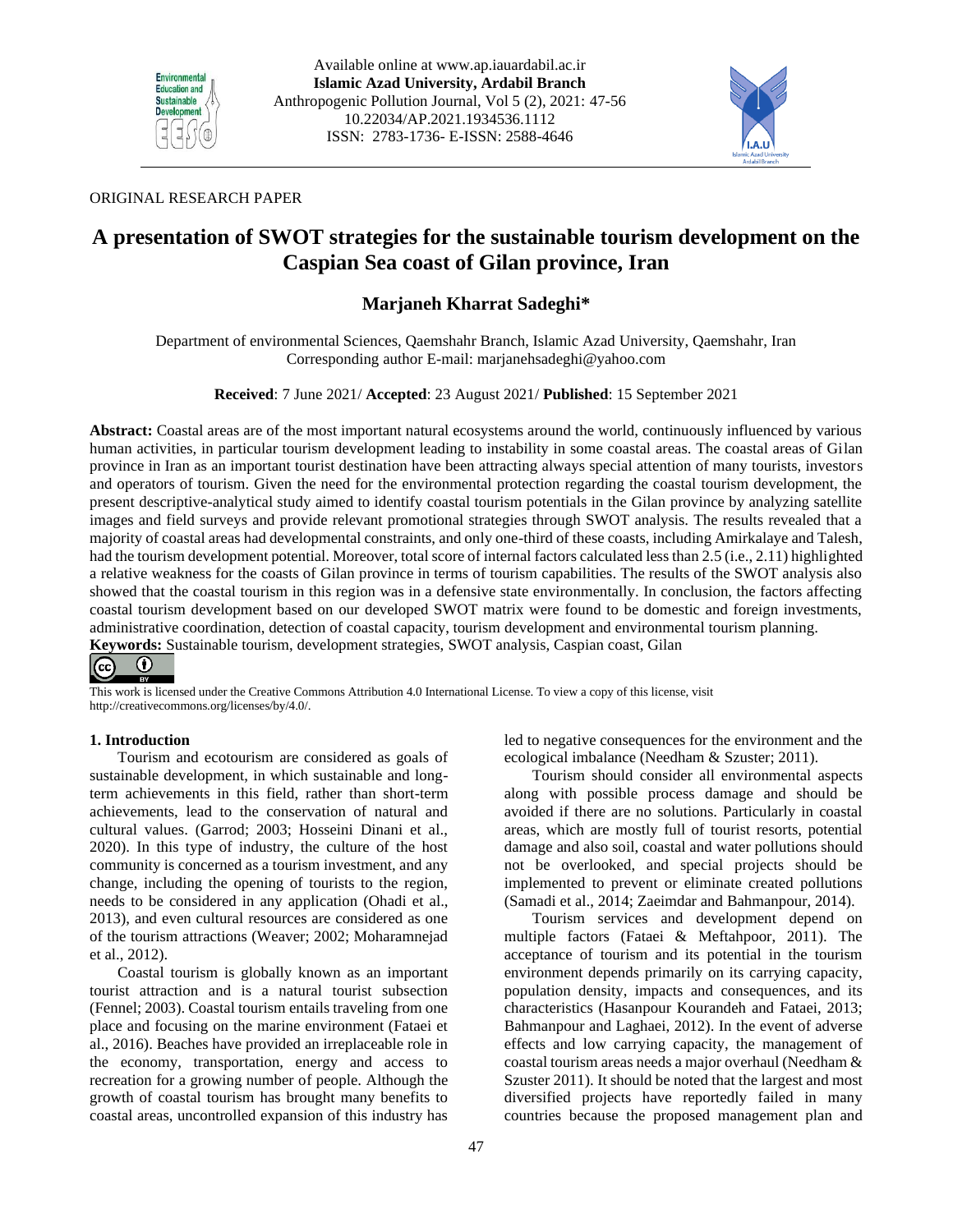related prescriptions were set regardless of the natural conditions and the local community and the relationship between the behavior and ecology of different regions (Richards, 2000).

Iran, with the Persian Gulf in south and the Caspian Sea in the north, is prone to the coastal tourism development. Gilan province, located along the Caspian coastline from the border of Astara to Chaboksar, is one of the main destinations for tourists due to the main roads and favorable weather conditions, beautiful nature, lush forests, accessible mountains, many rivers, wetlands, attractive and thriving shopping centers, handicrafts and historical and recreational facilities in different seasons specially in summer, and tourist attractions and beaches. Proper access and communications infrastructure along the coasts of the province are important factors in the development of tourism in coastal regions. Therefore, the coastal tourism development is important from the perspective of environmental conditions in Gilan.

In the past decade, several national and international studies have been carried out in the field of coastal tourism and coastal features of Gilan province. One of the most fundamental studies on the tourism development in the coastal environment was conducted by Apostolopoulos et al. (2007) who believed that environmental impacts, including coastal water pollution, solid waste accumulation, illegal fishing, dumping of supplies for cruises, restrictions on the use of nutritious food in coastal waters, excessive imports of services to tourists, become apparent when tourists enter the coastal areas of islands, especially small islands. Needham and zoster (2011) assessed the measure of coastal tourism and leisure management strategies on the island of Hawaii, and considered the individual actions and tourism facilities. Donald and Stephen (2016) believe that the greatest growth in the tourism sector is related to the beaches visited by many tourists due to the wide range of attractions and recreational activities in these areas. Takeshi (2020) in a study sought to establish a link between coastal management and environmental management.

In the domestic studies, several studies have been conducted on the strengths and capacities of environmental assessment for tourism activities. Rychagv (1980) found that significant fluctuations and permanent water level in the Caspian Sea during the Holocene period could not be caused by climate change. In this theory, tectonic levels have no significant impact on the surface water. According to Rasekhi and Mohammadi (2015), the human activities have an important and effective role in the sea level. Nemati Kutenaee et al. (2011) investigated engineering parameters related to flood control on the north-eastern shores of the Caspian Sea, and analyzed the effect of wind over the years and more than 15 kilometers of the land surface covered by seawater for several days. Awan (2013) discussed the role of rising Caspian Sea level in coastal erosion. Filizadeh (2010) found that the occurrence of floods caused by human activities on the

Volga River was a secondary factor, and the main cause was related to non-seasonal changes in the long-term level of the Caspian Sea. Studies have been performed in the field of the coastal tourism in Gilan province. With respect to the issue and the literature review, there was a need for the evaluation of the potentials in the coastal tourism development. It should be noted that the protection of the environment and natural resources of Gilan province should not hinder the development of the tourism economy in these areas. The beaches of this province have great potentials for tourism development. Coastal protection in terms of environmental and natural resources provides life for humans and other species, and can be a strategy for tourism development, economic diversification and local community development. Fluctuations in the Caspian Sea water level, misuse of coasts, sedimentation in ports, coastal erosion and coastal land degradation, unfavorable development of urban and rural areas of the coastal strip are the important barriers to the sustainable development of coastal tourism in the Gilan province. Accordingly, the environmental and tourism indicators should be simultaneous taking into account the interests of each sector. Tourism primarily needs tourist attractions.

The beaches in Gilan have multiple sources of tourism and can be turned into tourist attractions if protected and planned. Thus, the background of this issue is initially the protection of sources and then changing the attractions and helping to develop the local economy. First, the threats, opportunities, strengths and weaknesses must be identified, and then plans and strategies must be developed. However, there are problems in this context, such as the water status of the Caspian Sea, the sea pollution, the situation of environmental neighbors, legal restrictions on the coast and the occupation of some beaches in the province, hereby emphasizing the need for further research in this area (Figure 2). Therefore, the main objectives of this research were to collect basic information on the recognition of the natural ecosystem of the coasts in the Gilan province, determine different biousers on the coast and identify strengths and weaknesses and the potential opportunities and threats to coastal tourism from the perspective of environmental parameters. This study sought to answer three main questions about coastal assessment to identify strengths and weaknesses in the region's tourism and coastal tourism development strategies:

1. Is it possible to identify and classify the strengths and weaknesses of the coast of natural resources of Gilan province to improve the livelihood and tourism?

2. What is the strategic position of coastal tourism in Gilan province from the perspective of environment potential?

 3. What strategies can be effective in the future development of coastal tourism?

According to the research questions, hypotheses have been formulated as follows: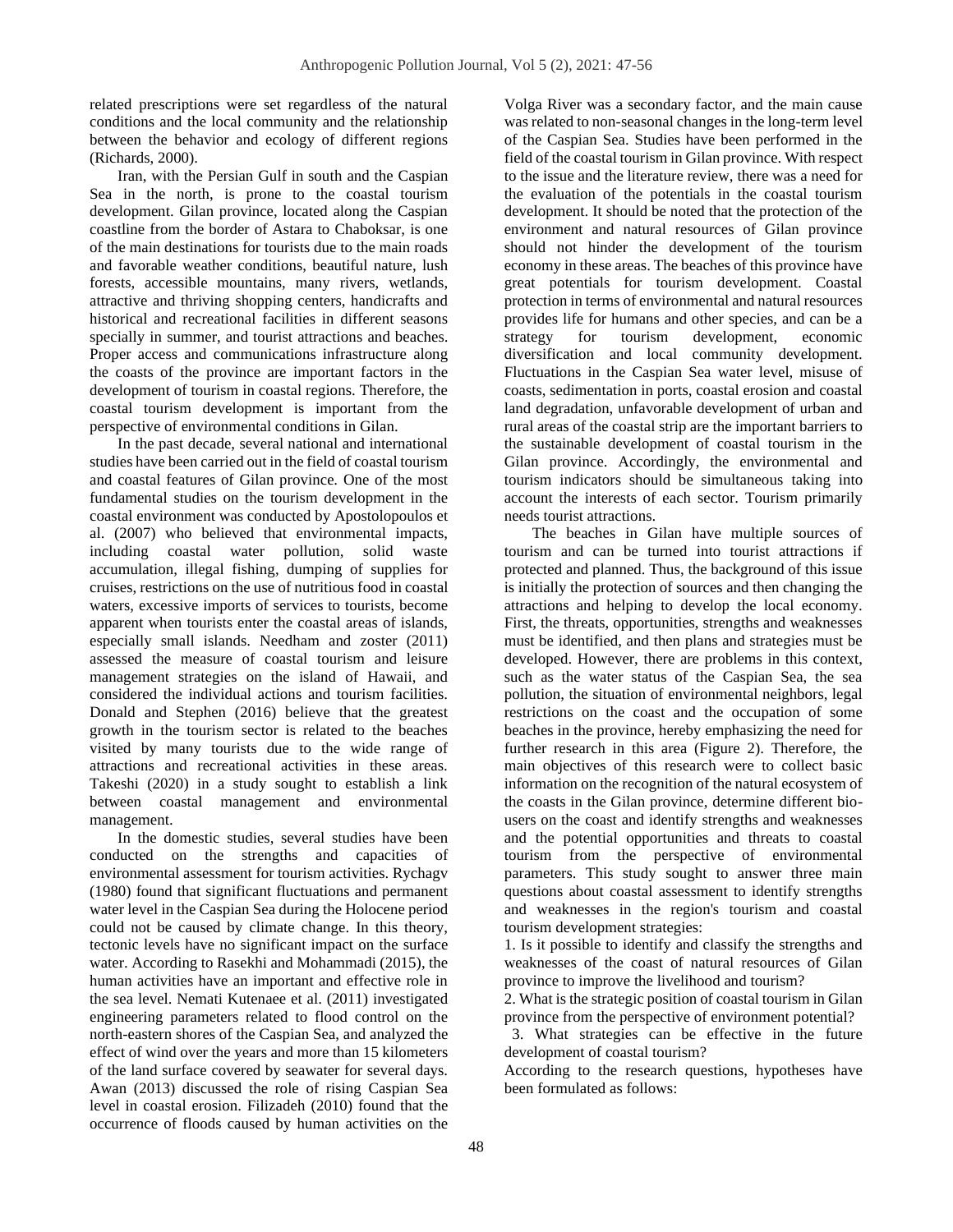1. Scientific knowledge of the coasts in the Gilan province can play a role in the biological strengths and weaknesses and attract tourism activities.

2. It seems that the coastal tourism strategy of province is in a defensive state from the environmental point of view.

3. Coastal tourism development strategies seem to focus on increasing investment and the use of natural and environmental potentials for the development of tourism activities.

# **2. Study Area**

Caspian Sea is the largest lake in northern Iran and southern Russia, with an area of 436,340 square kilometers. Along the Caspian Sea coast, the border of Gilan to the last border is about 320 km, with a width of 50 km at the widest point of the plain and 100 m at the narrowest point of the plain. Although the water of the lake is salty, its salinity does not exceed 18 grams per thousand. Gilan province has a temperate humid climate in all parts of the plains and low coastal regions from Roudsar to Astara beaches. Regional winds are generally air currents as a result of air flow around the Earth originated from distant centers in some seasons across the Gilan province, which affect the climates. Except for the coastal and plain areas, the rest of the province includes part of the mountainous region and is relatively colder. Cloudiness, humidity and precipitation on the coast of Gilan are extremely significant. The coastal region between the coastal part of Astara-to-Punel and Punel to the border of Mazandaran province (neighboring province) can be investigated due to coastal sediments and sand. The geomorphic landscape of the northern coasts of Iran is affected by various geological and climatic conditions, and hydrodynamic phenomena and sediment transport through land, sea sedimentation, waves and marine currents have been effective in their formation. Sand dunes on the coast of Gilan province are in Leskokalaye, Astane, Anzali, Astara and Talesh as well as free sand zones. Each of the strips parallel to the hills show an ancient coastal line in the Quaternary. In the coasts of Gilan province, the sand dunes expand in Leskokalaye, Astane, Anzali, Astara and Talesh. The coastal plain of Gilan province from the late former Quaternary and with water recession of Caspian Sea and formation of the oldest part of the coastal plain of Gilan have formed many wetlands. The coastal wetlands arise from the expansion of sand fields and the separations of the sea from the fields. Changes in the environmental conditions of wetlands and the possibility of living have gradually altered the public perceptions, providing suitable habitats for plants and animals, especially aquatic animals. Other geomorphologic phenomena in the coasts of Gilan are Sefidrud delta and sand dunes. The beaches of Gilan province are deprived in terms of protecting their beaches and are only structurally protected at some points due to rising sea level. The built structures are few and all have the same pattern. In addition, these structures are unable

to prevent the development of water on the beach, and have fundamental weakness in terms of design principles. The extent of the geographical configuration of the coast of Iran on the one hand and the lifestyle and livelihood on the other hand caused different ecological conditions. The northwest coast of Gilan province is the center of population and people are engaged in agriculture and fishing. Employments of central coasts are mainly based on tourism and fishing, and the eastern coasts of the province's economy are concentrated on agriculture, tourism and fishing (Department of Environment Guilan, 2014).

### **3. Materials and Methods**

The purpose of this survey is applied, and its method is descriptive – analytical design. In this study, the required data were collected from library and field documentations. According to the information obtained, the attractions, facilities and services in tourism management and planning and the overall state of the environment and tourism satellite Landsat images 8 2013 + ETM were used to identify natural and man-made features in the study area. This research has been carried out by searching the Internet, library and information journals, and a set of articles surveying the coasts of Astara to Chaboksar area, all natural and biological cases. In addition to providing natural and man-area data, we prepared natural statistical data (climate, water, soil, air, vegetation, environmental statistics and tourism) and provided relevant equipment. The statistical population of the research from the perspective of internal and external analyzed factors of coastal tourism are all the experts who understood the situation and conditions of the tourism coast of Gilan province. Eventually, 30 experts were determined for final evaluation. The data collected in the first phase was analyzed by interpreting satellite images of coastal areas and beaches and then positioning and reviewing coastal tourism development strategies from environmental point of view and using internal and external factors of the SWOT analysis.

The SWOT analysis is a strategic planning technique, recognized to be useful in the 1980s for theorists (Tayebi Sani et al., 2018). The scope of this technique is in the realm of private institutions in the field of planning and urban planning management in the public realm and programs and compliance with requirements (Hosseininezhad & Akbari, 2018). The analysis identifies all factors involved in a project and classifies internal and external factors assessing the environmental conditions (Liu et al; 2011). The SWOT analysis determines internal factors (strengths and weaknesses) and external factors (opportunities and threats) (Jackson et al; 2003), which are evaluated and ranked by experts (Alizadeh, 2012) to determine the position of organization or any matrix (Pourahmad et al., 2013) by assessing these four aspects (Mahdavi et al., 2010). There are four types of strategies for combining internal and external factors.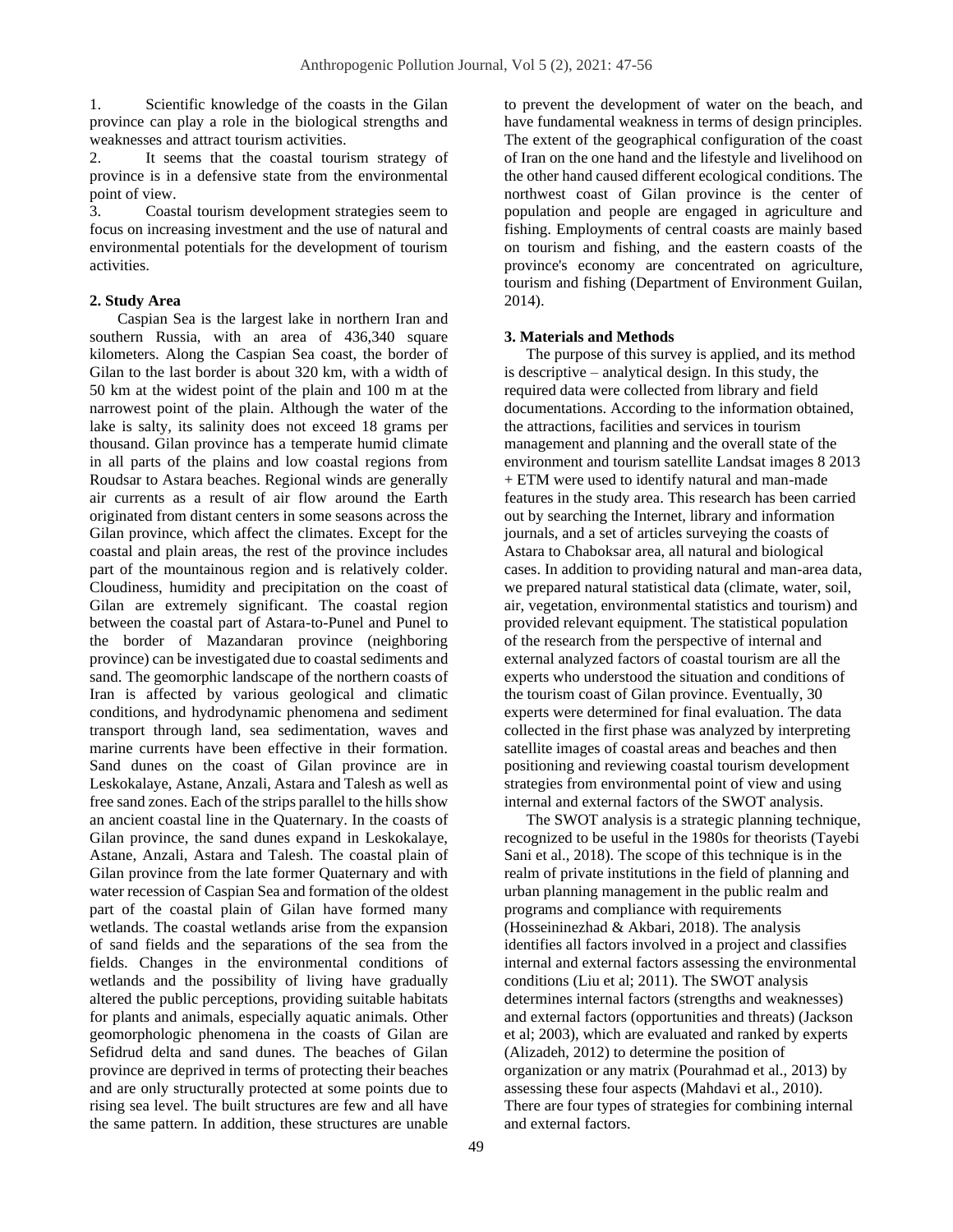Strengths-Opportunities (SO) or aggressive strategy: the strategies that are designed and built based on reviewing the ways, in which one can take an advantage of their strengths and opportunities (Samadi et al., 2014). Strengths-Threats (ST) or diversification strategy, the strategies in which the strengths are used as a way to avoid the threats. Weaknesses-Opportunities (WO) or review strategy: the strategies that take advantage of opportunities by overcoming the weaknesses of complex. Weaknesses-Threats (WT) or defensive strategy: the strategies that essentially emphasize on minimizing weaknesses and avoiding threats (Alizadeh, 2013). Finally, the combination of identified environmental potentials of tourism with factors and strategies affecting tourism development was used to analyze the overall position of coastal tourism in the Gilan province from the environmental perspective.

### **4. Results and Discussion:**

The unique features of the coastal areas create many attractions for life, work and recreation. In such circumstances, the coastal regions have capabilities to establish admirable opportunities in accordance with existing potentials to attract people and activities. Understanding the environmental potentials in this area can be pursued in order to enjoy the features mentioned above. According to the satellite images and the GIS maps applied to the entire coastline of Gilan province as well as field surveys and identification of complications, the coastal tourism and environmental aspects of the case were considered in this study. The coastal area of the Caspian Sea from Astara to the border of coasts of Mazandaran province with temperate climate features, the presence of flat coastal and pelagic landforms such as wetlands, which provide conditions for recreation and tourism and the establishment of White River delta, having fertile soil on the ground and providing expansion of economic activities, especially agriculture, have great impact on the manifestation of positive properties. Now this part of the coast of Caspian Sea is faced with massive amounts of tourists, so that the relevant organizations can have a significant impact on the economic growth and development of the area residents with regard to the sensitivity of the coastal environment and not damaging to the beach and landforms and ecological zones in order to consider the welfare measures of tourists. The natural potential of the coastal strip of the Caspian Sea and the existence of the pelagic and sandy beaches provide conditions for various sporting and entertainment activities. In this regard, the creation of spaces such as playgrounds and parking lots would be desirable. Swimming is intended activity of many people, which requires the development of healthy areas (currently very limited); the conditions must be provided for this activity, which reduces the exposure to hazards such as drowning that every year happens because of swimming in areas out of control. One of the regional landscapes that characterizes this part of the coastal Caspian Sea is

existence of wetlands such as Boojagh and Amir Kalaye. These areas due to the presence of various plant and animal species and other natural features not only having great entertainment and attractions, but also are prone to do research in different fields. Boojagh National Park with beautiful natural scenery and landscapes has different species of plants, animals, natives and immigrants. There are a variety of wetland habitats, coasts, rivers and sea, grasslands and Sefidrud River crossing through the park, giving a beautiful scene to the regions. These characteristics are considered as the region's potential to build recreation centers, establish camps and provide the conditions for visitors. According to the environmental experts and the rules related to the zoning of the region provided by the DOE Office of Gilan, three regional lands are eligible, with a total area of promenades of about 81.1 hectares. About 358 hectares of sea area in the eastern part of the park can be exploited for recreational activities such as swimming, water skiing and boating. The eastern part of the park can be considered as the major resort center, which is used not only by people of Kiashahr, Amyrkyasr and the surrounding villages, but also by residents like Rasht, Lahijan and Langrood. Boojagh National Park is also potential habitats for the Siberian Crane (Dehkar, 2002). For this purpose, an area in the vicinity of Sefidrud police station has been considered for keeping birds, so that completing and equipping this site can make it a suitable place for visitors. Attractions and natural beauty of Lahijan Amyrklayh pond has made this place as one of the most important tourism centers in the province, which is of special importance due to biodiversity, waste absorption and climate pollution reduction, diversity of plant and animal species and consolidation of cultural and natural heritage. Kiashahr wetland is a natural landform that has been registered as one of the important international wetlands in the Ramsar Convention due to its valuable biological features, aesthetics and international resort. More than 52 plant species have been identified in the wetlands belonging to different ecological groups. In autumn and winter, one can see the diversity of migratory birds in the area, which has a great potential to attract tourists.

# **(1) General map of Gilan coast users**

The government ownership of the coast of Gilan province has been obtained according to the users found above and using satellite images and interpretation of complications and based on field survey and recording control points by the Global Positioning System (GPS) and preparing maps by GIS, separately given below. There are three parts in terms of tourism development, including coasts with limitations (natural conditions, government restrictions and agricultural lands), occupied coasts (occupied by public and private institutions and organizations) and coasts with development potential (development of recreational facilities, recreation centers, hotel, shopping center, etc.). The coastal conditions of Gilan province are separately given in Table 1.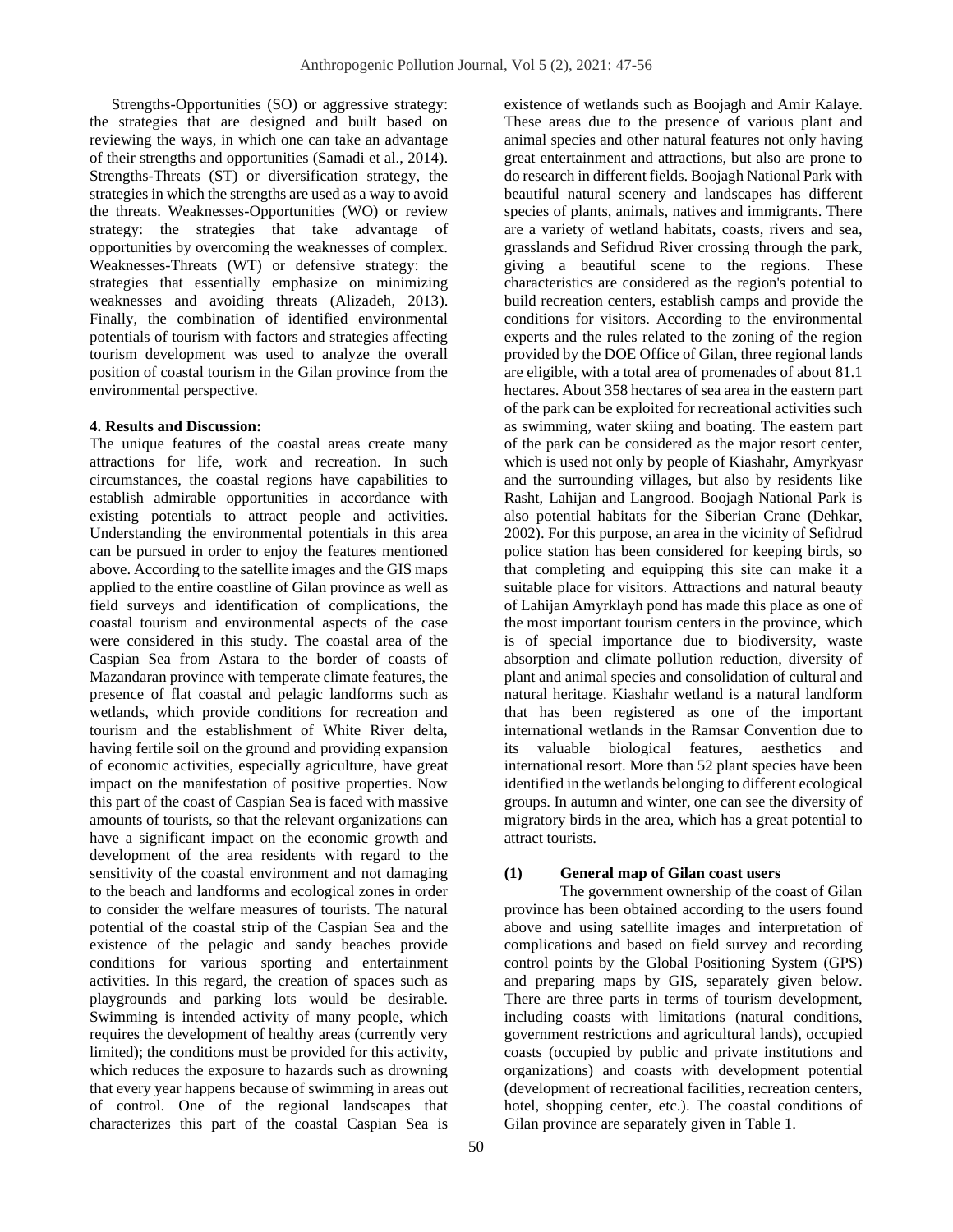

Figure 1. Tourism potential of coast (Reference: findings)

As it is clear from the results and chart in Figure 1, less than a third of Gilan coast has tourism development capabilities. More than 38% of coastal constructions and other activities are captured by other activities and the rest of the coast is under restrictions. After the survey was

carried out through field studies and the interpretation and classification of satellite imagery, the coasts of Gilan province were classified according to their environmental capabilities in terms of coastal tourism potentials (Figure 2).

institutions and activities, so that the conditions are unfavorable for the development of tourism and beaches miles from Talesh to the beaches of Kiashahr, due to restrictions or seizure. Possession of Anzali coasts is very high and then increases to the coast of Haji Bkndh. A



Figure 2. A map for potential navigation of the coasts of Gilan (Reference: findings)

Field studies specified the data and maps produced by the environmental potentials of tourism development along the coasts of Gilan province. To this end, 17 coastal areas of the province were surveyed. Most of the coasts of Astara have the tourism development potential, but the development restrictions are increasing more slowly to the south and the coast of Khotbesara, and only a small part of the coast has ability to develop tourism. Development conditions are favorable on the Lamir coast, but gradually to Lisar coast, the beaches have legal restrictions for the development and whole coast of Lisar suffers from these restrictions. From Isalam to Talesh coasts, the conditions for tourism development are appropriate in terms of the environmental conditions and Talesh coasts have the potentials for tourism development. Along coast to the east of the province, it is added to the extent of the coast that do not have development conditions because of natural or human causes (political and legal) and being captured by

significant part of this coast has development restrictions. Conditions for the development of ecological tourism on the coast of Kiashahr have slightly improved, and the development of tourism, the limitation of beaches and possessions are equal on the coasts of Boojagh and Langrood Kiashahr. Along Amir Kalaye coast, the desirability increases so that the Amir Kalaye coast has a desirable development. Subsequently, however, the tourism downturns because the whole coasts of Roudsar and Sangachin are occupied by institutions and activities and there are no conditions for tourism. This situation reaches to relative mode (development potential) on the beach of Shirabad. Table 2 shows the coast of Gilan province in terms of tourism development potential.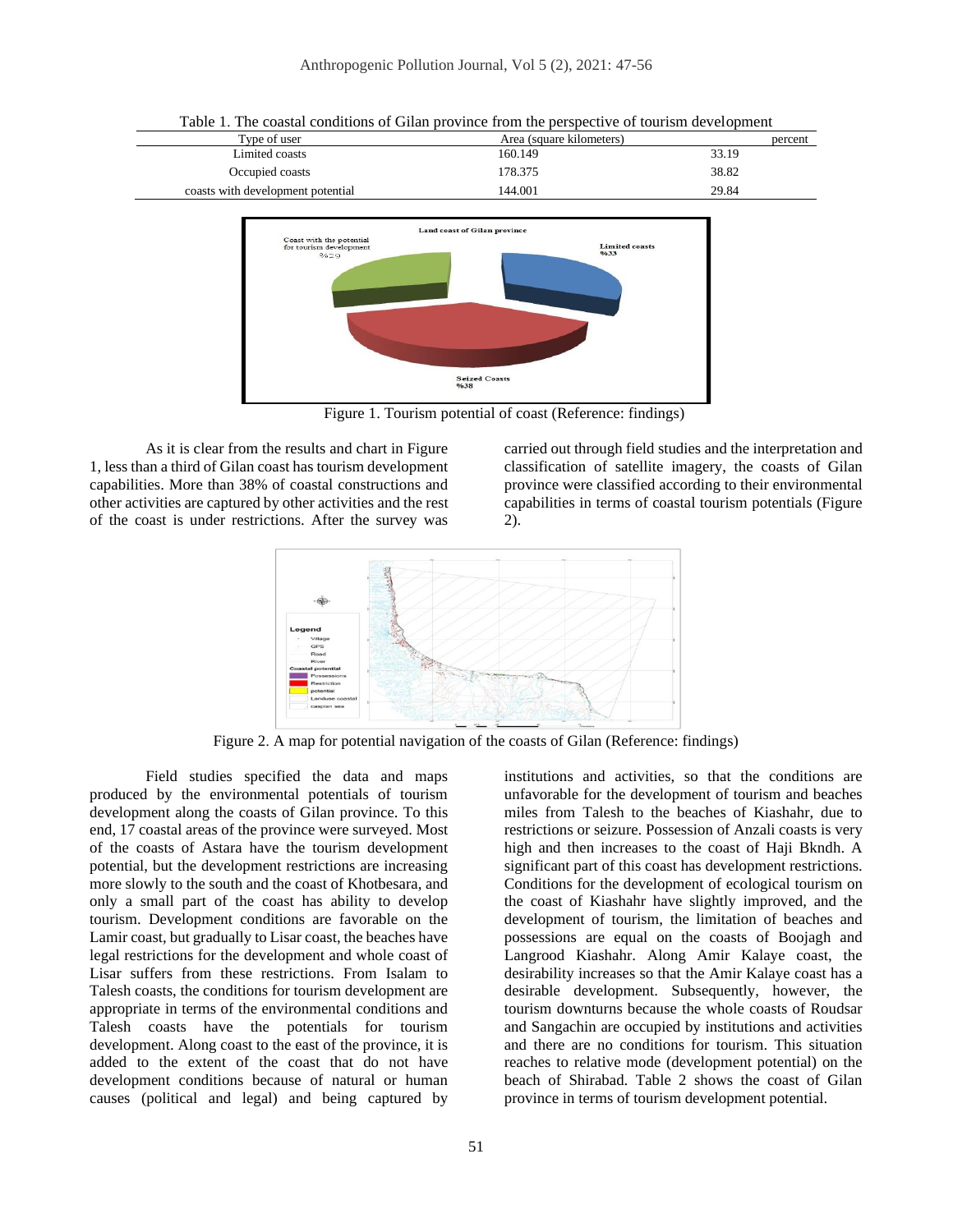| coasts                                                                                                                            |  |
|-----------------------------------------------------------------------------------------------------------------------------------|--|
| The entire coast of Talesh and Amir Kalaye                                                                                        |  |
| A significant part of the coast of Astara, Lamir, Kiashahr                                                                        |  |
| Part of the coast of Khotbesara, Islam, Langrood and Shirabad<br>a limited part of the coast of Lisar and Boojagh                 |  |
| A significant part of the coast of Khotbesara, Lisar Caspian                                                                      |  |
| Part of the coast of Astara, Lamyr, Isalam, Shafaroud and Shirabad<br>A limited part of the coast of Anzali, Boojagh and Langrood |  |
| The entire coast of Haji Bekandeh, Roudsar and Sangachin                                                                          |  |
| A significant part of the Anzali coast                                                                                            |  |
| Part of coast of Shafarood, Caspian, Kiashahr and Boojagh                                                                         |  |
| A limited part of the coast of Isalam and Langrood                                                                                |  |
| (Reference: The findings)                                                                                                         |  |
|                                                                                                                                   |  |

Table 2. the potential of tourism development on the coast of Gilan province

After reviewing the potentials for coastal tourism, the SWOT analysis was used for strategic planning for coastal tourism. First, the internal factors including their strengths and weaknesses and the external factors including the opportunities and threats were identified through interviews with experts and field studies. These factors were then weighed and ranked through expert opinions.

Table 3. Results of the analysis of internal factors affecting the development of the coasts in Gilan province

| Score | rank           | Importance<br>Coefficient | Internal factor                                                                           | Strengths points |
|-------|----------------|---------------------------|-------------------------------------------------------------------------------------------|------------------|
| 0.09  | 3              | 0.03                      | high potential for Investment in tourism                                                  | 1S               |
| 0.06  | 3              | 0.02                      | Centered Communications Bandar Anzali, Astara, Gilan East to various parts of the country | $5^{\circ}$      |
| 0.12  | $\overline{4}$ | 0.03                      | Pristine landscapes with diverse morphological structure                                  | S <sub>3</sub>   |
| 0.12  | 4              | 0.03                      | The lack of restrictions on coast land for use tourism                                    | 4S               |
| 0.03  | 3              | 0.01                      | Free Trade Area of the Caspian                                                            | 5S               |
| 0.06  | 3              | 0.02                      | Near to the capital                                                                       | 6S               |
| 0.12  | 4              | 0.03                      | Temperate and pleasant climate                                                            | S7               |
| 0.06  | 3              | 0.02                      | Proximity to Central Asian countries                                                      | <b>8S</b>        |
| 0.16  | $\overline{4}$ | 0.04                      | <b>International Wetlands</b>                                                             | <b>9S</b>        |
| 0.02  | 4              | 0.05                      | 240 km long of coastal strip                                                              | 10S              |
| 0.03  | 3              | 0.01                      | Business relations with the countries around the Caspian Sea                              | S <sub>11</sub>  |
| 0.06  | 3              | 0.02                      | The potential for water sports                                                            | S <sub>12</sub>  |
| 0.09  | 3              | 0.03                      | <b>Airport Rasht</b>                                                                      | S <sub>13</sub>  |
| 0.09  | 3              | 0.03                      | Diverse vegetation in coastal shore                                                       | S14              |
| 0.09  | 3              | 0.03                      | Extensive river network with residential shore                                            | S <sub>15</sub>  |
| 0.03  | 3              | 0.01                      | fisheries centers On the coastal shore                                                    | S <sub>16</sub>  |
|       |                | 0.41                      | Total strength                                                                            |                  |
| score | rank           | Importance<br>coefficient | Internal factos                                                                           | Weakness points  |
| 0.05  | 1              | 0.05                      | The entire coast of Talesh and Amir Kalaye                                                | W1               |
| 0.05  | 1              | 0.05                      | A significant part of the coast of Astara, Lamir, Kiashahr                                | 2W               |
| 0.06  | $\overline{c}$ | 0.03                      | Part of the coasts of Khotbesara, Islam, Langrood and Shirabad                            | W <sub>3</sub>   |
| 0.06  | $\mathbf{1}$   | 0.06                      | A limited part of the coasts of Lisar and Boojagh                                         | 4W               |
| 0.02  | $\mathbf{2}$   | 0.01                      | A significant part of the coasts of Khotbesara, Lisar Caspian                             | W <sub>5</sub>   |
| 0.02  | $\overline{c}$ | 0.01                      | Part of the coasts of Astara, Lamyr, Isalam, Shafaroud and Shirabad                       | 6W               |
| 0.08  | $\overline{c}$ | 0.04                      | A limited part of the coasts of Anzali, Boojagh and Langrood                              | W7               |
| 0.05  | 1              | 0.05                      | The entire coast of Haji Bekandeh, Roudsar and Sangachin                                  | 8W               |
| 0.05  | 1              | 0.05                      | A significant part of the Anzali coast                                                    | W9               |
| 0.06  | 2              | 0.03                      | Part of the coasts of Shafarood, Caspian, Kiashahr and Boojagh                            | 10W              |
| 0.05  | 1              | 0.05                      | A limited part of the coasts of Isalam and Langrood                                       | W11              |
| 0.04  |                | 0.04                      | The entire coast of Talesh and Amir Kalaye                                                | W12              |
| 0.05  | 1              | 0.05                      | A significant part of the coast of Astara, Lamir, Kiashahr                                | 13W              |
| 0.03  | 1              | 0.03                      | Part of the coasts of Khotbesara, Islam, Langrood and Shirabad                            | W14              |
| 0.04  |                |                           |                                                                                           | 15W              |
| 2.11  |                | 0.04                      | A limited part of the coasts of Lisar and Boojagh                                         |                  |

(Reference: The findings)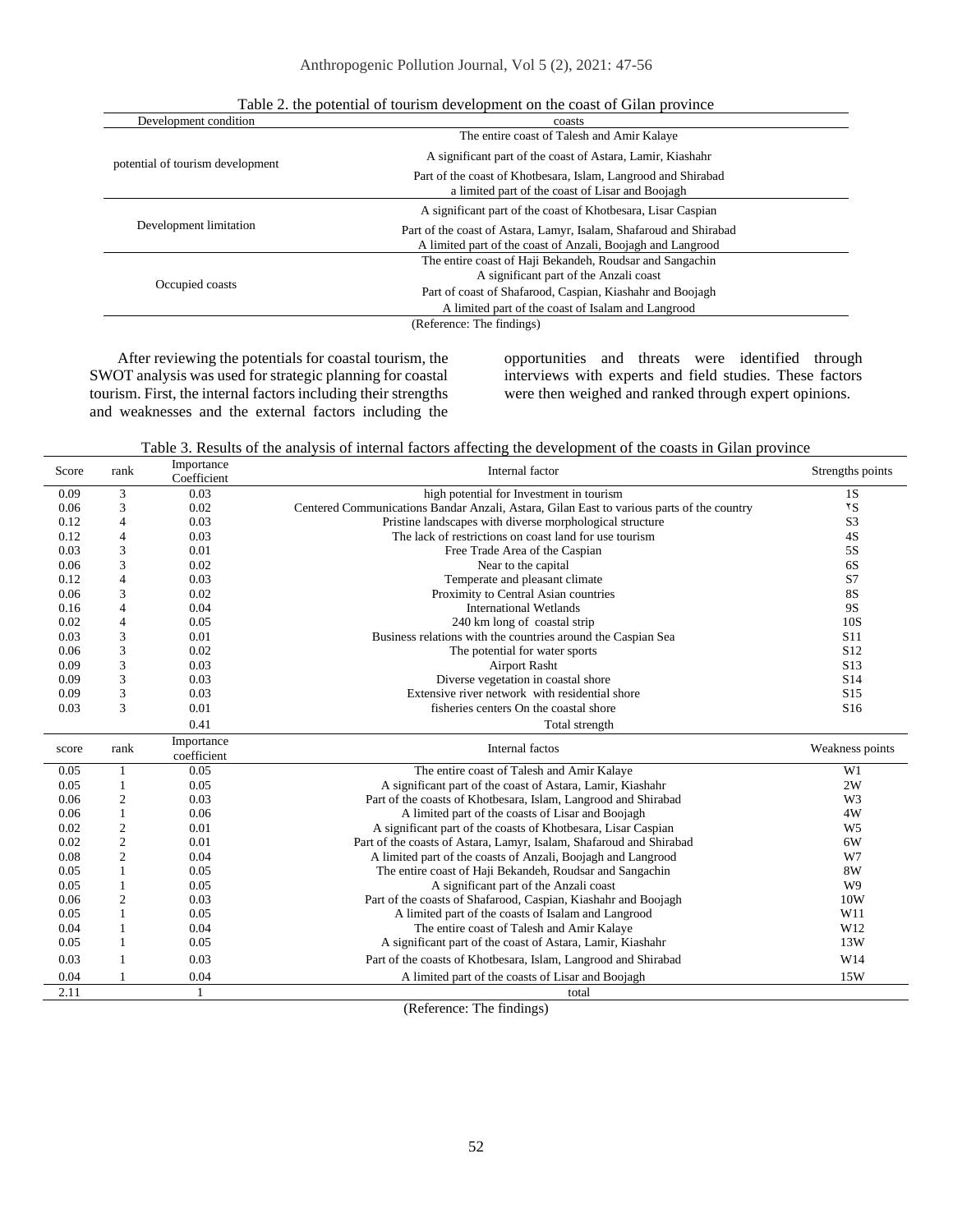Anthropogenic Pollution Journal, Vol 5 (2), 2021: 47-56

| score | rank           | Importance<br>coefficient | <b>External factors</b>                                                                      | The             |
|-------|----------------|---------------------------|----------------------------------------------------------------------------------------------|-----------------|
|       |                |                           |                                                                                              | opportunity     |
| 0.28  | 4              | 0.07                      | High potential for investment in tourism                                                     | O <sub>1</sub>  |
| 0.12  | 3              | 0.04                      | Centered Communications Bandar Anzali, Astara, Gilan East to various<br>parts of the country | O <sub>2</sub>  |
| 0.2   | 4              | 0.05                      | Pristine landscapes with diverse morphological structure                                     | O <sub>3</sub>  |
| 0.2   | 4              | 0.05                      | No restrictions on coastal land for tourism use.                                             | O <sub>4</sub>  |
| 0.09  | 3              | 0.03                      | Free Trade Area of the Caspian                                                               | O <sub>5</sub>  |
| 0.2   | 4              | 0.05                      | Near to the capital                                                                          | O <sub>6</sub>  |
| 0.12  | 3              | 0.04                      | Temperate and pleasant climate                                                               | O7              |
| 0.09  | 3              | 0.03                      | Proximity to Central Asian countries                                                         | O <sub>8</sub>  |
| 0.06  | 3              | 0.02                      | International wetlands                                                                       | O <sub>9</sub>  |
| 0.06  | 3              | 0.02                      | 240 km long coastline                                                                        | O <sub>10</sub> |
| 0.2   | 4              | 0.05                      | Business relations with the countries around the Caspian Sea                                 | O <sub>11</sub> |
| 0.07  | 1              | 0.07                      | The potential for water sports                                                               | 1T              |
| 0.14  | $\overline{2}$ | 0.07                      | Rasht Airport                                                                                | T <sub>2</sub>  |
| 0.07  |                | 0.07                      | Diverse vegetation on coasts                                                                 | 3T              |
| 0.07  |                | 0.07                      | Extensive river network with residential shore<br>Fisheries centers on the coasts            | 4T              |
| 0.07  | 1              | 0.07                      | High potential for investment in tourism                                                     | 5T              |
| 0.12  | 2              | 0.06                      | Centered Communications Bandar Anzali, Astara, Gilan East to various<br>parts of the country | 6T              |
| 0.06  |                | 0.06                      | Pristine landscapes with diverse morphological structure                                     | 7T              |
| 0.08  |                | 0.08                      | No restrictions on coastal land for tourism use.                                             | 8T              |
| 2.3   |                |                           | total                                                                                        |                 |

Table 4. Results of the analysis of external factors affecting the development of the coast in Gilan province

After reviewing and evaluating internal and external factors, the total values of these factors were used to determine the current status of coastal tourism in Gilan from an environmental perspective (Figure 3).



Figure 3. The coastal tourism potential in the matrix analysis of internal and external environments (source: research findings)

The total score of internal factors was calculated to be 2.11; given that the number is less than 2.5, so the coasts of Gilan province are facing relative weaknesses in terms of tourism capabilities. We need to adopt strategies and policies to turn infrastructure weaknesses into strengths. For this purpose, the SWOT analysis presented below offers proposed mechanisms to

overcome the weaknesses of the region. Table 5 lists guidelines in detail, which generally emphasize on issues such as attracting investment, shortages in tourism service, use of the environment and climate, strategies to prevent the destruction of natural resources and administrative coordination between different sectors.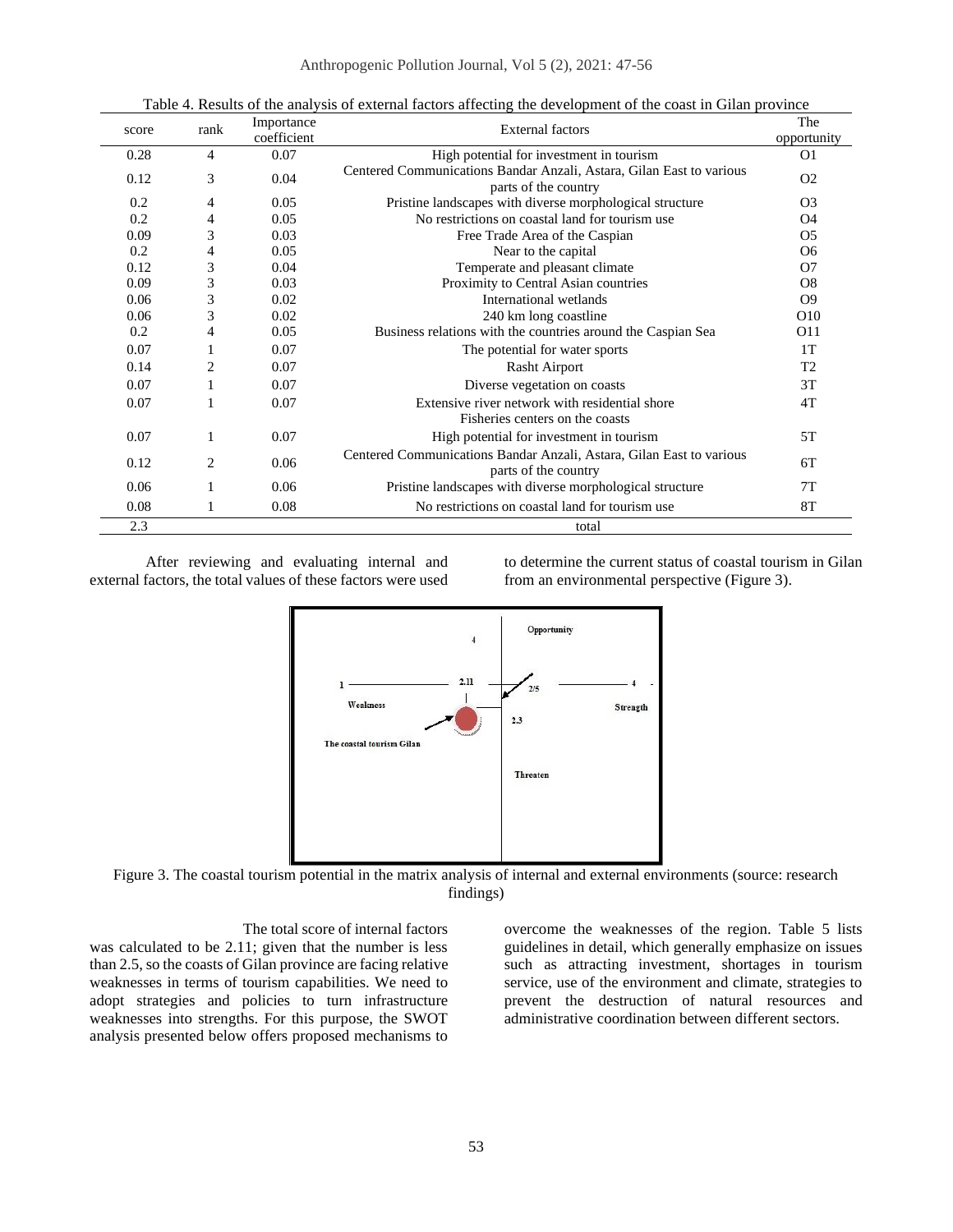| strategies SO                                                                                                                                                                                                                                                   | owan committed potential in the material analysis of meeting and entering environments<br>strategies WO                                                                                                                                                                                             |
|-----------------------------------------------------------------------------------------------------------------------------------------------------------------------------------------------------------------------------------------------------------------|-----------------------------------------------------------------------------------------------------------------------------------------------------------------------------------------------------------------------------------------------------------------------------------------------------|
| SO1: The use of virgin areas for investment and job<br>creation with an emphasis on the power of the tourist area<br>(S3, S7, S9, S10, O1, S11, S15, S16)                                                                                                       | WO1: Removal of deficiency for places and catering for<br>all people involved in the construction of residential villas<br>and hotels around the coast (W1, O1, O5, W12, O4)                                                                                                                        |
| SO2: The use of high potential for investment in tourism<br>and tourism potential in Tehran with regard to building<br>Tehran - north highway and Rasht airport (S1, S13, O11)                                                                                  | WO2: Attracting domestic investors with respect to the<br>potential of the Caspian free zone, Astara, Shafarood, and<br>large transit companies and building Tehran- North<br>highway and north railway (W8, O2, O3, O6, O7, O8,<br>O(10, O(1))                                                     |
| SO3: The use of a mild and pleasant climate and long<br>coastal strip to develop sports tourism and build hotels in<br>coastal areas with suitable weather (O4, S12, S10, S7, S5)                                                                               | WO3: Resolving the shortage of welfare facilities, services<br>and infrastructure with the aid of private sector investors<br>(W12, W3, W2, W1, O6, W10, O1, W8)                                                                                                                                    |
| SO4: Shopping tourism potential due to the construction of<br>a new pier and proximity to Central Asian countries (O10,<br>09, 08, 07, 03, 02, S8, S5, S2)                                                                                                      |                                                                                                                                                                                                                                                                                                     |
| <b>ST</b> Strategies                                                                                                                                                                                                                                            | strategies WT                                                                                                                                                                                                                                                                                       |
| ST1: Increased local and foreign investments in the<br>tourism sector using high potential for investment in<br>coastal areas $(T1, S1, T6, S3)$                                                                                                                | WT1: Issuing licenses to exploit people and institutions to<br>prevent the destruction of coastal areas to achieve<br>sustainable tourism development (W4, T4, T7, T8, T2)                                                                                                                          |
| ST2: Preventing the destruction of pristine natural<br>landscapes by building culture and education among locals<br>and tourists (S3, S9, S10, S14, S15, T2, T7, T8, S16)                                                                                       | WT2: Preventing monopoly of the coast by the<br>government to increase investments and resolving the<br>shortage of residential facilities and proper catering (W1,<br>W2, W3, W5, W6, W8, T1, T3, T5, W11, W12)                                                                                    |
| ST3: Determining the tourism climate comfort zone to<br>eliminate improper distribution of seasonal tourism due to<br>the favorable climate and tourism using seminars,<br>conferences, and congresses during not visiting seasons<br>(T6, S7, S9, S3, S6, S12) | WT3: The need for coordination between government<br>departments involved in the environment, natural resources<br>and tourism to prevent the destruction of the coast natural<br>resources, environmental pollution and sustainable tourism<br>development and the reduction of multiple decision- |
|                                                                                                                                                                                                                                                                 | making centers (W11, W9, T4, T7, T8)                                                                                                                                                                                                                                                                |

Table 5. The coastal tourism potential in the matrix analysis of internal and external environments

# **5. Conclusion**

Based on the evidence, in general it can be said that Gilan province has the potential to attract tourists from all over the country and even foreign countries., due to its coastal position as well as its strategic and commercial position. In this case, advertising and the target markets should be considered as capital because primarily foreign tourists spread from Tehran to other parts of the country. On the other hand, more people are crowding in Tehran and the proximity of Gilan to Tehran is a tremendous advantage. Existence of international wetlands, tourist attractions and the 240 km long beach can develop tourism and attract more tourists, and help the province's tourism planners. However, the concern is that a large portion of the coast of the province has no tourism development potential and is facing development constraints or has been seized by other activities for various reasons such as legal restrictions, economic activity, and public and private institutions, and only one-third of the coast has development capability. With regard to the issue of environmental protection and sustainability, the need to address this issue is vital. Planning should be done in a development and decrease incompatible users. The results suggested the strategies of another part of the coastal tourism conditions. The existence of four offensive strategies indicated that the province could take advantage of its strengths and opportunities. Most strategies were developed in this section. In the sub-factors of weakness, the lack of accommodation and catering facilities is due to the lack of investment and the presence of exclusive institutions and government organizations, which could make it difficult for future of tourism in the region. Besides, organizing the reception centers should be considered by planners. Destruction of natural resources by locals and tourists to the beaches is another factor that must be resolved by creating a cultural base. In this, education can play a more effective role. Multiplicity of decision-making centers in the province is another factor that, if eliminated, sustainable development may be guaranteed. Advertising is one of the important factors in the tourism development. Advertising in the right places can also reduce costs, and be more efficient. One of the best places for reasonable and cost-benefit advertising is

such way that we can convert constraints to the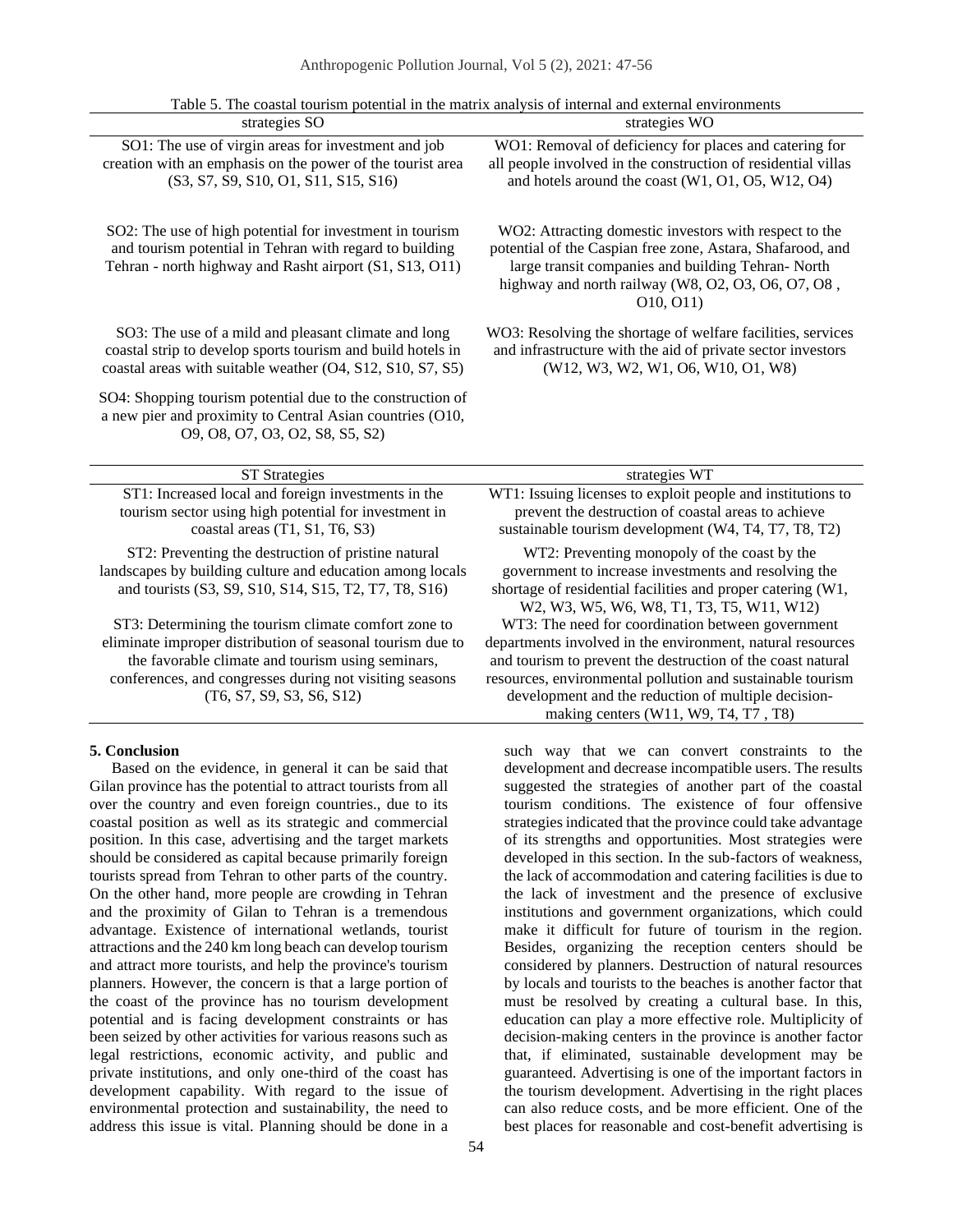Tehran province. Policymakers and planners need to pay further attention for the marketing more than this. Tourism planners in the Gilan province should use the opportunities ahead to reduce threats. One of the tourism opportunities in the region is the special attractions of the province, and this pristine area is appropriate for investment. Opportunities facing such as construction of the north railway or Tehran-North highway and the possibility of trade with the countries of the Caspian region can provide an alternative opportunity for planners. Threats consist of system-independent factors, but they can be minimized using appropriate solutions. One of the most important tourism threats is the existence of strong rivals such as Mazandaran province. The destruction of the tourist attractions is another facing threat. Because the sustainable development of tourism must be carried out in each region, the tourism thrives according to the carrying capacity of each region. Uncontrolled development of tourism in the province could lead to the destruction of the tourist attractions. For example, the coastal area of the province, which is used during the spring and summer days by locals and tourists, sees a sign of environmental destruction. Creating problems for the locals due to the presence of tourists is one of the major threats to tourism in the province. Some of the measures and programs that can be used to develop coastal tourism included preparing and approving a comprehensive plan for organizing and conducting tourism in the framework of the approved project, the need for advertising through mass media, creating awareness of tourism in the region, developing tourism fairs, paying more attention to security in tourism, improving transit services (services between towns and villages), relieving the shortage of accommodation facilities, planning education and promoting knowledge of officials and managers, increasing the level of tourism awareness about the importance of the environment, and resolving the problem of seasonal tourism. It should be noted that the activities and programs should be made taking into account the principles of environmental sustainability.

# **Conflict of interest**

The author declare that they have no conflict of interest.

## **Additional Information And Declarations Funding**

There was no sponsor in this research and the researcher herself paid all the costs.

# **Grant Disclosures**

There was no grant funder for this study.

# **Competing Interests**

The author declare there is no competing interests, regarding the publication of thismanuscript.

# **Author Contributions**

All the work of this research has been done by the author Dr. Marjaneh Kharrat Sadeghi.

# **Reference**

- Alizadeh M, (2012). khalkhal city tourism strategic planning, master's theses Tourism Geography and Planning, Department of Geography, Tehran University
- Apostolopoulos Y & Dennis JG, (2007). Island tourism and sustainable development, Caribbean, Pacific, and Mediterranean Experiences, Praeger, Westport, Connecticutm, London. PP:261.
- Awan, AG, (2013). Relationship between environment and sustainable economic development: A theoretical approach to environmental problems. International Journal of Asian Social Science, 3(3), 741-761.
- Bahmanpour H, Laghaei HA, (2012). Identifying Environmental Potential and Natural Attraction for Ecotourism Development from User Viewpoint, European Journal of Experimental Biology, 2 (3):616- 622
- Donald G, Stephen J, (2016). Progress and prospects for event tourism research, Tourism Management, 52:593-631.
- Fataei E, Meftahpoor S, (2011). Environmental potential evaluation of Anzan area in Sabalam mountain for Tourism development using GIS, International Symposium on environmental protection and planning (Geographic information system and remote sensing applications), Izmir, Turkey.
- Fataei E, Orouji H, Alizadeh M, Azhari S, (2016). Explaining the social capacity of tourism acceptance in rural areas Case: Egyptian village in Khor and Biabank city. Space Economics and Rural Development(In persian). 6(1):173-196.
- Fennel D, (2003). Ecotourism: An introduction. New York: Routledge, 260 Pages.
- Filizadeh Y, (2010). Possible Impact of Caspian Sea level rise on the natural habitat of the Anzali lagoon in the north of Iran. Environmental Sciences(In persian), 7(3), 91-101.
- Garrod B, (2010). Local Participation in the Planning and Management of Ecotourism: A Revised Model Approach,University of the West of England, Journal of Ecotourism, 2(1):33-53
- Hosseini Dinani S, Tayebi Sani SM; Morsal B, fahiminejad A, (2020). [Assessing the risk of](http://ap.iauardabil.ac.ir/article_675859.html)  environmental [pollution caused by tourism activities](http://ap.iauardabil.ac.ir/article_675859.html)  (recreation - [sports\) in natural environments of](http://ap.iauardabil.ac.ir/article_675859.html)  [Shahrood County,](http://ap.iauardabil.ac.ir/article_675859.html) Anthropogenic Pollution, 4(2): 68- 77.
- Hosseininezhad F, & Akbari H, (2018). Identify the urban planning approaches in facing industrial activities within the cities and practicing them in different countries' experiences. Journal of Environmental Science and Technology, 20(3 (78) ):185-200.
- Jackson S, Joshi Am, Erhardt N, (2003). Recent Research on Team and Organizational Diversity: SWOT Analysis and Implications; Journal of Management 2003, 29(6) 801–830